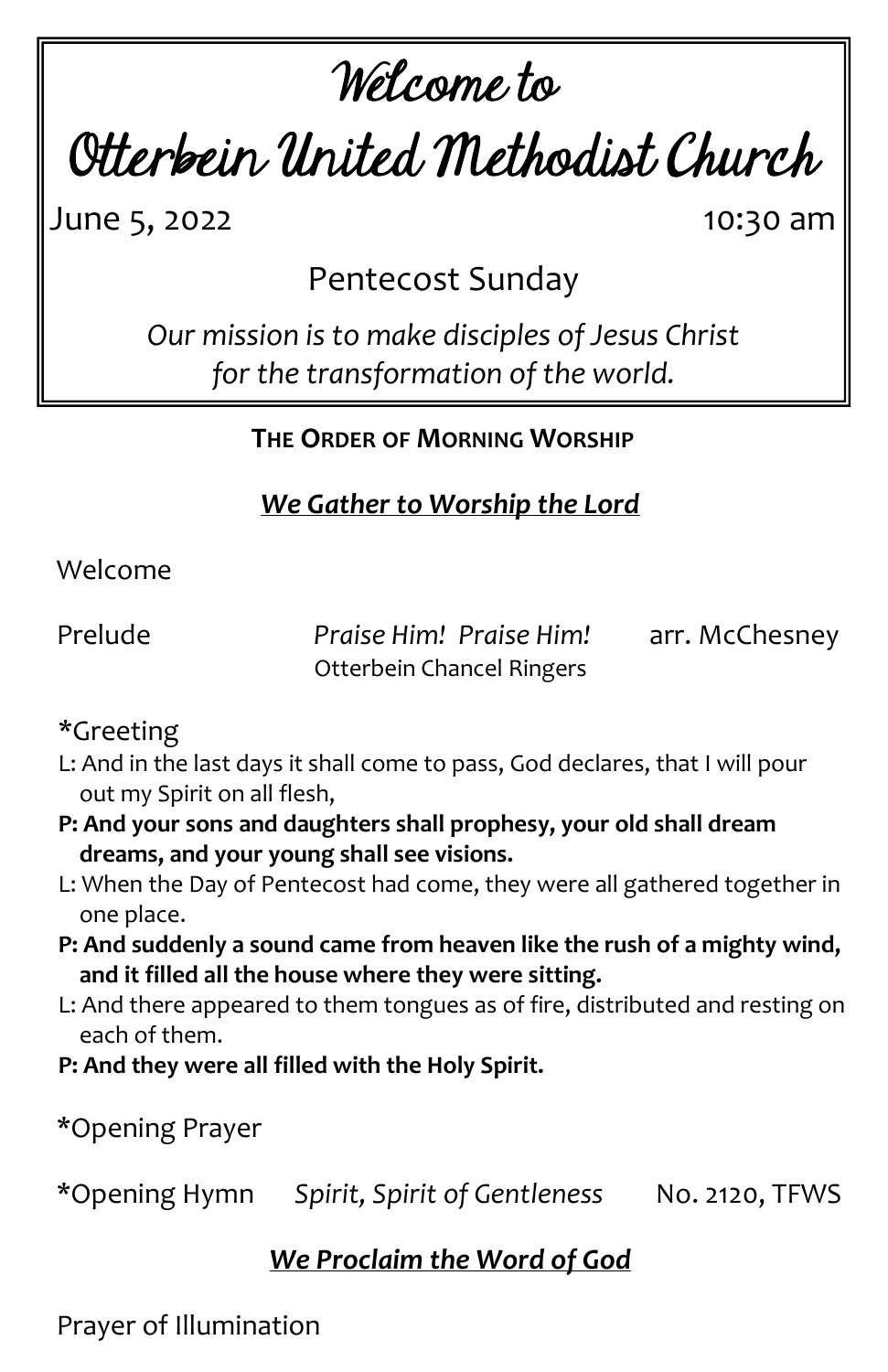| Handbell Reflection                                | Hymn of Promise                                           | arr. Thompson   |
|----------------------------------------------------|-----------------------------------------------------------|-----------------|
| New Testament Lesson Acts 2:1-21<br>(NT, page 119) |                                                           |                 |
| *Gospel Lesson                                     | John 14:8-17, 25-27                                       | (NT, page 108)  |
| Sermon                                             | "PENTECOST"                                               | Rev. Adam Blagg |
| Anthem                                             | Spirit of Comfort, Spirit of Hope<br>Kira Blagg, soloist  | Nolan           |
| Announcements                                      |                                                           |                 |
|                                                    | <b>We Give Our Thanks</b>                                 |                 |
| Invitation, Confession, Pardon, & Peace            |                                                           | No. 12, UMH     |
| *Hymn                                              | Breathe on Me, Breath of God<br>$($ stanzas 1-3 $)$       | No. 420, UMH    |
| *Doxology                                          |                                                           | No. 95, UMH     |
| Prayer of Dedication                               |                                                           |                 |
| Celebration of Holy Communion                      |                                                           | No. 13, UMH     |
| Pastoral Prayer                                    |                                                           |                 |
| <b>We Go Forth Renewed</b>                         |                                                           |                 |
| *Closing Hymn                                      | O Spirit of the Living God<br>$(\text{stanzas } 1, 3, 4)$ | No. 539, UMH    |
| *Benediction                                       |                                                           |                 |
| *Postlude                                          | O Holy Spirit, Root of Life                               | arr. Hopson     |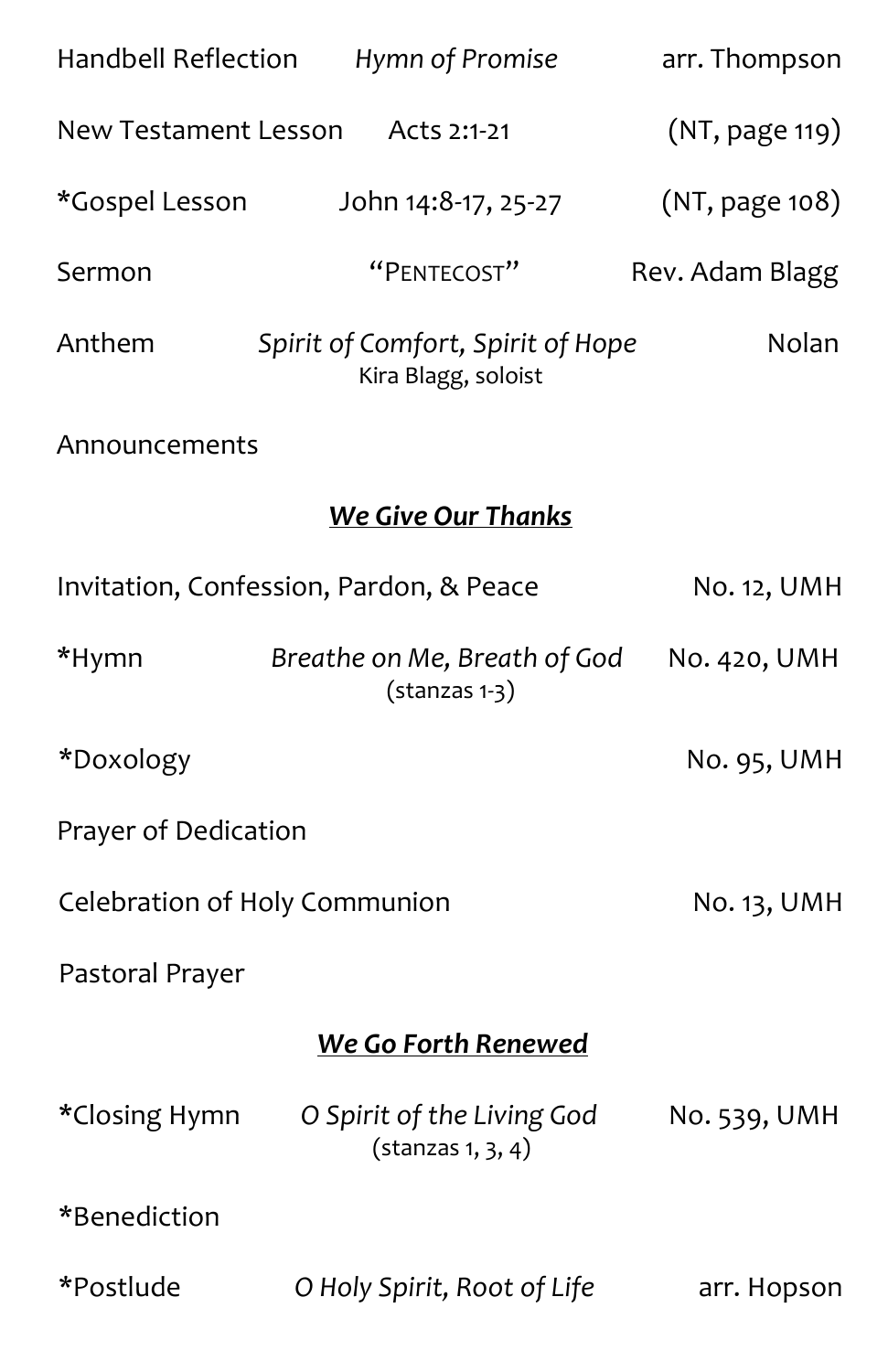# **This Week's Opportunities**

#### **Sunday, June 5**

9:30 am Sunday School 10:30 am Worship

#### **Monday, June 6**

4:30 pm Soup Kitchen 5:00 pm Clothes Closet

**Tuesday, June 7**

**Wednesday, June 8** No Chancel Ringers No Sanctuary Choir

**Thursday, June 9** Noon JOY Group

**Friday, June 10**

**Saturday, June 11**

**Sunday, June 12 Graduate Recognition Sunday**

9:30 am Sunday School 10:30 am Worship



*The flowers on the altar today are given by Judy Richardson in memory of her dear sister, Patricia Brunk, sister-in-law, Charlotte Bullock, and to the glory of God.*

## **Otterbein in Prayer**

Susie Ayala Gary Billingsley Millie Bruce Rev. Louis Carson Fern Cline Charlie Davis Cliff & Jean Davis Jo Ellen Dickenson Amber Earman Mike Earman Nancy East Dennis Gaines Ray & Audrey Griffith Doris Hanger Laura Headlee Norma Heath Hunter Hensley Dot Jones Janet Liskey Allen Litten Marion Malabad Allene McCoy Becky Morlan Eugene Moyers Mary Jo Mitchell George & Betty Painter Judy Pruett Don & Bonnie Rohr Mary Ellen Rohrbaugh Becky Smith Paul Swartz Juanita Taylor Martha Taylor Daisy Van Pelt Keith & Sharon Waters Mary Wenger Family of Janet Simmons

#### **Otterbein UMC Staff**

Rev. Adam Blagg Senior Pastor Sandra Schaefer Music Director Melissa Miller Office Manager Dawn Warren Treasurer Judy Falls Custodian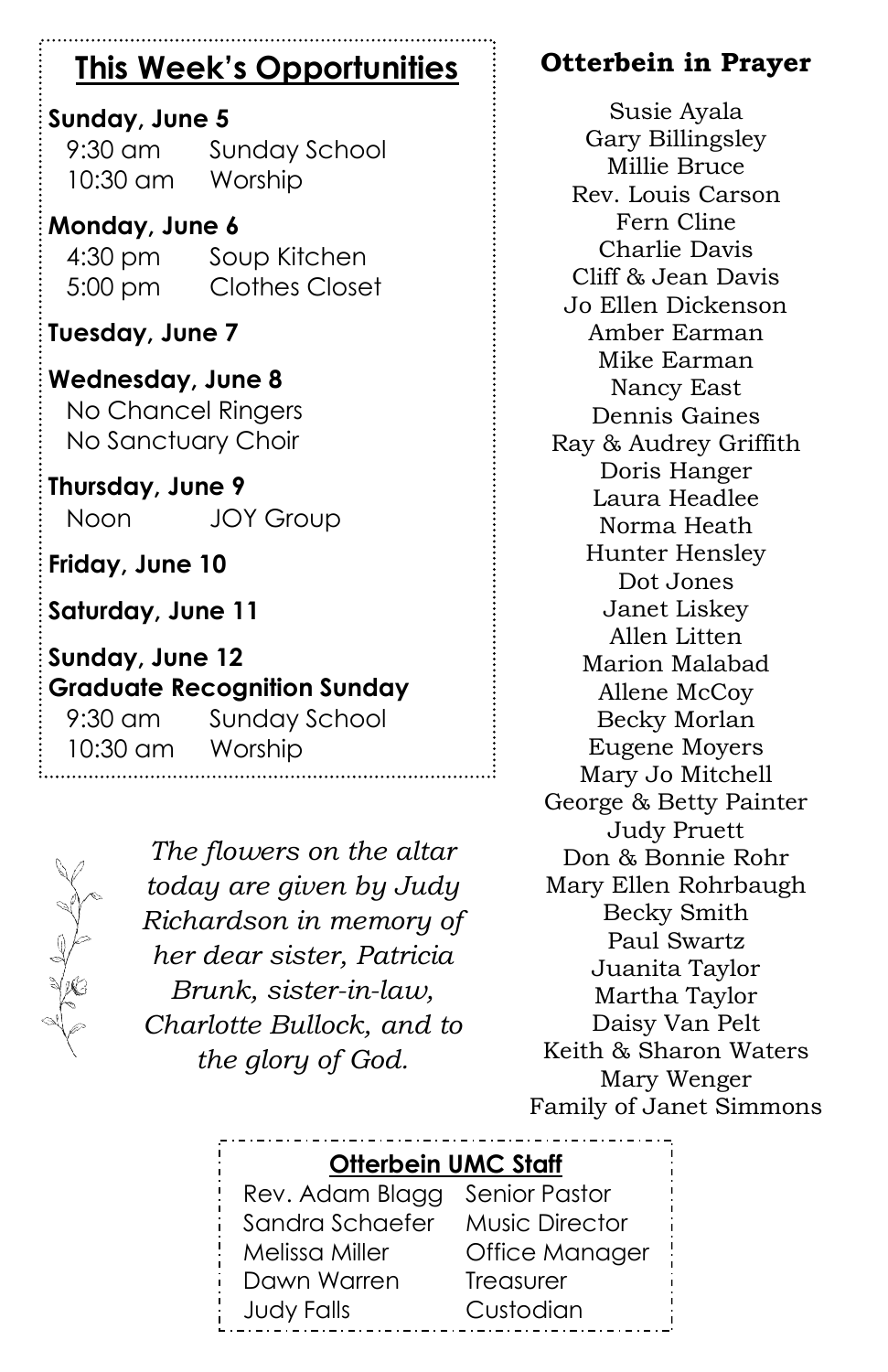#### **Announcements**

- **Annual Conference Offering** is **due TODAY**. Checks should be made payable to OUMC and designated "Conference Offering" on the memo line. The money will be taken to Annual Conference and used to benefit local and international mission projects.
- **Cleaning Buckets for Conference**—You can still contribute to the "Cleaning Bucket Fund" for Conference. Make checks payable to OUMC and designate "Cleaning Buckets" on the memo line. A complete bucket costs \$75, but any amount is acceptable. **The deadline is TODAY**.
- **Attention Graduates**—Is there a graduation in your family's future? Please contact the church office or Carole Barber **ASAP** if a church member in your family is graduating from high school, college, or any other educational institution. **We plan to honor graduates next Sunday, June 12**. Carole: 540-820- 5898 or carole214@aol.com.
- **Assisted Listening Devices** and **large print bulletins and hymnals** are **available**. Please see an usher for assistance.

#### John Wesley's General Rules

"It is therefore expected of all who continue therein that they should continue to evidence their desire of salvation, First: By doing no harm, by avoiding evil of every kind…; Secondly: By...doing good of every possible sort, and, as far as possible, to all…; Thirdly: By attending upon all the ordinances of God."

Do no harm. Do good. Attend to the Ordinances.